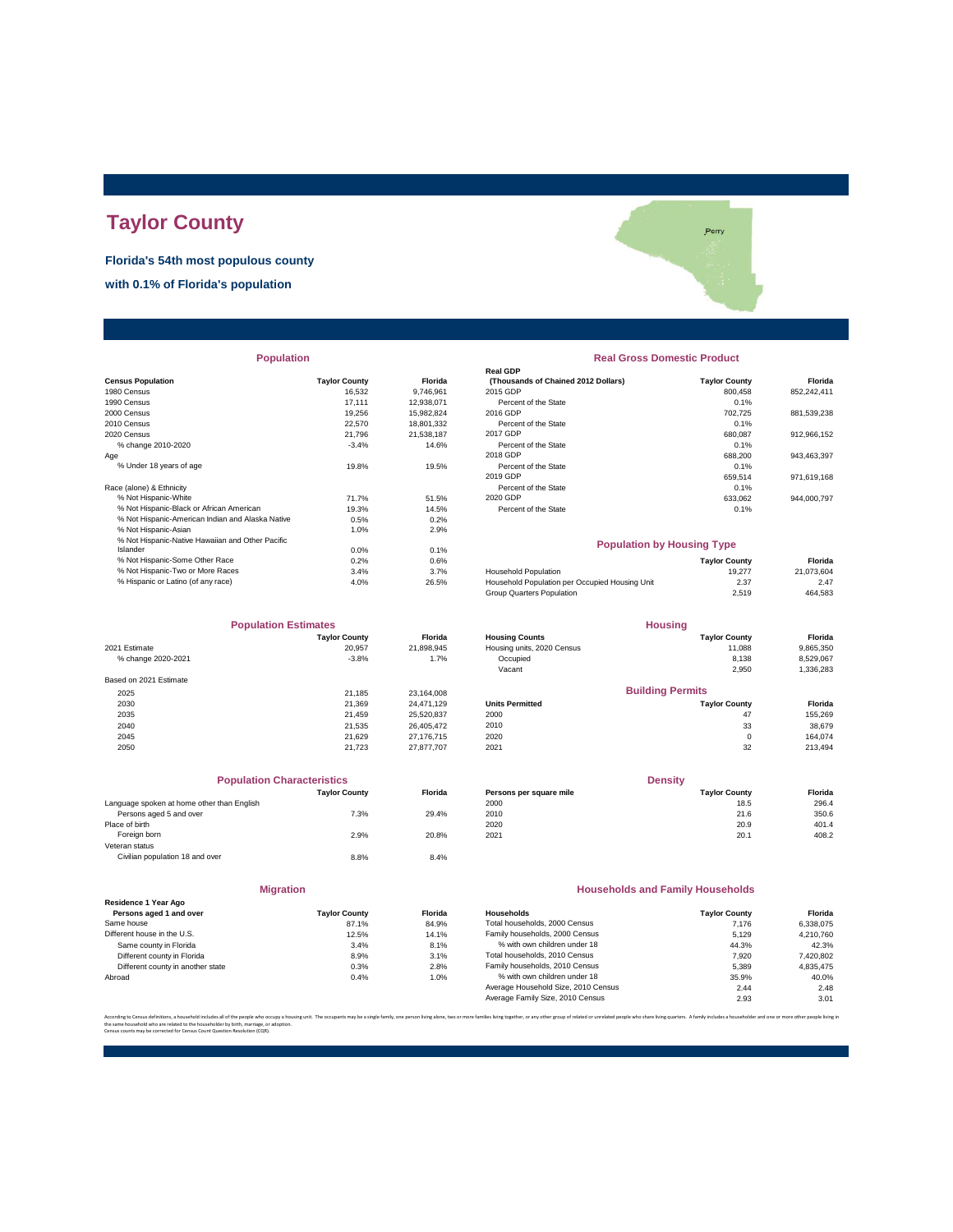## **Taylor County**

|                                                                              |                      |                       | <b>Employment and Labor Force</b>                  |                      |               |
|------------------------------------------------------------------------------|----------------------|-----------------------|----------------------------------------------------|----------------------|---------------|
| <b>Establishments</b>                                                        |                      |                       | <b>Establishments</b>                              |                      |               |
| 2020                                                                         | <b>Taylor County</b> | Florida               | % of All Industries, 2020                          | <b>Taylor County</b> | Florida       |
| All industries                                                               | 449                  | 763,854               | All industries                                     | 449                  | 763,854       |
| Natural Resource & Mining                                                    | 22                   | 5,514                 | Natural Resource & Mining                          | 4.9%                 | 0.7%          |
| Construction                                                                 | 36                   | 77,720                | Construction                                       | 8.0%                 | 10.2%         |
| Manufacturing                                                                | 27                   | 21,822                | Manufacturing                                      | 6.0%                 | 2.9%          |
| Trade, Transportation and Utilities<br>Information                           | 127                  | 145,853               | Trade, Transportation and Utilities<br>Information | 28.3%<br>0.9%        | 19.1%         |
| <b>Financial Activities</b>                                                  | 4<br>23              | 13,437<br>83,911      | <b>Financial Activities</b>                        |                      | 1.8%<br>11.0% |
| Professional & Business Services                                             | 48                   | 187,348               | Professional & Business Services                   | 5.1%<br>10.7%        | 24.5%         |
| Education & Health Services                                                  | 47                   | 87,764                | Education & Health Services                        | 10.5%                | 11.5%         |
| Leisure and Hospitality                                                      | 53                   | 61,008                | Leisure and Hospitality                            | 11.8%                | 8.0%          |
| <b>Other Services</b>                                                        | 28                   | 56,385                | <b>Other Services</b>                              | 6.2%                 | 7.4%          |
| Government                                                                   | 28                   | 5,895                 | Government                                         | 6.2%                 | 0.8%          |
|                                                                              |                      |                       |                                                    |                      |               |
| <b>Average Annual Employment</b>                                             |                      |                       | <b>Average Annual Wage</b>                         |                      |               |
| % of All Industries, 2020                                                    | <b>Taylor County</b> | Florida               | 2020                                               | <b>Taylor County</b> | Florida       |
| All industries                                                               | 6,322                | 8,453,489             | All industries                                     | \$41,752             | \$55,840      |
| Natural Resource & Mining                                                    | 4.1%                 | 0.8%                  | Natural Resource & Mining                          | \$56,863             | \$37,710      |
| Construction                                                                 | 23.0%                | 6.7%                  | Construction                                       | \$60,278             | \$55,840      |
| Manufacturing                                                                | 17.6%                | 4.5%                  | Manufacturing                                      | \$31,504             | \$66,738      |
| Trade, Transportation and Utilities                                          | 0.4%                 | 20.6%                 | Trade, Transportation and Utilities                | \$43,828             | \$49,342      |
| Information                                                                  | 2.2%                 | 1.5%                  | Information                                        | \$37,714             | \$93,360      |
| <b>Financial Activities</b>                                                  | 5.7%                 | 6.9%                  | <b>Financial Activities</b>                        | \$38,440             | \$84,295      |
| Professional & Business Services                                             | 10.5%                | 16.1%                 | Professional & Business Services                   | \$38,507             | \$68,218      |
| Education & Health Services                                                  | 9.5%                 | 15.3%                 | Education & Health Services                        | \$16,834             | \$55,099      |
| Leisure and Hospitality                                                      | 1.5%                 | 11.9%                 | Leisure and Hospitality                            | \$29,414             | \$27,694      |
| <b>Other Services</b>                                                        | <b>NA</b>            | 3.0%                  | Other Services                                     | <b>NA</b>            | \$41,131      |
| Government                                                                   | 21.1%                | 12.5%                 | Government                                         | \$39,194             | \$58,821      |
| Industries may not add to the total due to confidentiality and unclassified. |                      |                       |                                                    |                      |               |
| Labor Force as Percent of Population                                         |                      |                       |                                                    |                      |               |
| Aged 18 and Older                                                            | <b>Taylor County</b> | Florida               | <b>Unemployment Rate</b>                           | <b>Taylor County</b> | Florida       |
| 2000                                                                         | 57.5%                | 64.2%                 | 2000                                               | 5.0%                 | 3.8%          |
| 2010                                                                         | 51.8%                | 61.8%                 | 2010                                               | 10.2%                | 10.8%         |
| 2020                                                                         | 45.2%                | 58.6%                 | 2020                                               | 6.9%                 | 8.2%          |
| 2021                                                                         | 44.8%                | 59.0%                 | 2021                                               | 5.0%                 | 4.6%          |
|                                                                              |                      |                       |                                                    |                      |               |
|                                                                              |                      |                       | <b>Income and Financial Health</b>                 |                      |               |
| Personal Income (\$000s)                                                     | <b>Taylor County</b> | Florida               | Per Capita Personal Income                         | <b>Taylor County</b> | Florida       |
| 2000                                                                         | \$374,419            | \$472,851,789         | 2000                                               | \$19,468             | \$29,466      |
| 2010                                                                         | \$607,120            | \$732,457,478         | 2010                                               | \$26,871             | \$38,865      |
| 2011                                                                         | \$604,027            | \$771,409,454         | 2011                                               | \$26,649             | \$40,482      |
| % change 2010-11                                                             | $-0.5%$              | 5.3%                  | % change 2010-11                                   | $-0.8%$              | 4.2%          |
| 2012                                                                         | \$591,812            | \$800,551,723         | 2012                                               | \$26,002             | \$41,475      |
| % change 2011-12                                                             | $-2.0%$              | 3.8%                  | % change 2011-12                                   | $-2.4%$              | 2.5%          |
| 2013                                                                         | \$589,170            | \$802,975,701         | 2013                                               | \$25,750             | \$41,069      |
| % change 2012-13                                                             | $-0.4%$              | 0.3%                  | % change 2012-13                                   | $-1.0%$              | $-1.0%$       |
| 2014                                                                         | \$596,179            | \$861,412,339         | 2014                                               | \$26,390             | \$43,388      |
| % change 2013-14                                                             | 1.2%                 | 7.3%                  | % change 2013-14                                   | 2.5%                 | 5.6%          |
| 2015                                                                         | \$625,774            | \$919,834,894         | 2015                                               | \$27,984             | \$45,493      |
| % change 2014-15                                                             | 5.0%                 | 6.8%                  | % change 2014-15                                   | 6.0%                 | 4.9%          |
| 2016                                                                         | \$613,840            | \$954,069,719         | 2016                                               | \$27,778             | \$46,253      |
| % change 2015-16                                                             | $-1.9%$              | 3.7%                  | % change 2015-16                                   | $-0.7%$              | 1.7%          |
| 2017                                                                         | \$631,405            | \$1,023,131,116       | 2017                                               | \$28,985             | \$48,774      |
| % change 2016-17                                                             | 2.9%                 | 7.2%                  | % change 2016-17                                   | 4.3%                 | 5.5%          |
| 2018                                                                         | \$661,526            | \$1,087,188,628       | 2018                                               | \$30,733             | \$51.150      |
| % change 2017-18                                                             | 4.8%                 | 6.3%                  | % change 2017-18                                   | 6.0%                 | 4.9%          |
| 2019                                                                         | \$660.194            | \$1,139,799,293       | 2019                                               | \$30,654             | \$53,034      |
| % change 2018-19                                                             | $-0.2%$              | 4.8%                  | % change 2018-19                                   | $-0.3%$              | 3.7%          |
| 2020                                                                         | \$717,693            | \$1,209,995,921       | 2020                                               | \$33,227             | \$55,675      |
| % change 2019-20                                                             | 8.7%                 | 6.2%                  | % change 2019-20                                   | 8.4%                 | 5.0%          |
|                                                                              |                      |                       |                                                    |                      |               |
| Earnings by Place of Work (\$000s)                                           |                      |                       | <b>Median Income</b>                               |                      |               |
| 2000                                                                         | \$264,352            | \$308,751,767         | Median Household Income                            | \$38,295             | \$57,703      |
| 2010                                                                         | \$376,027            | \$438,983,914         | Median Family Income                               | \$51,850             | \$69,670      |
| 2011                                                                         | \$373,567            | \$450,498,606         |                                                    |                      |               |
| % change 2010-11                                                             | $-0.7%$              | 2.6%                  | Percent in Poverty, 2020                           |                      |               |
| 2012                                                                         | \$391,034            | \$468,410,475         | All ages in poverty                                | 19.3%                | 12.4%         |
| % change 2011-12                                                             | 4.7%                 | 4.0%                  | Under age 18 in poverty                            | 25.8%                | 17.2%         |
| 2013                                                                         | \$406,574            | \$482,898,301         | Related children age 5-17 in families in poverty   | 25.7%                | 16.5%         |
| % change 2012-13                                                             | 4.0%                 | 3.1%                  |                                                    |                      |               |
| 2014                                                                         | \$398,020            | \$512,375,290         | <b>Personal Bankruptcy Filing Rate</b>             |                      |               |
| % change 2013-14                                                             | $-2.1%$              | 6.1%                  | (per 1,000 population)                             | <b>Taylor County</b> | Florida       |
| 2015<br>% change 2014-15                                                     | \$421,072            | \$544,408,719         | 12-Month Period Ending December 31, 2020           | 0.78                 | 1.66          |
|                                                                              | 5.8%                 | 6.3%                  | 12-Month Period Ending December 31, 2021           | 0.86                 | 1.38          |
| 2016                                                                         | \$389,221            | \$569,769,284         | State Rank<br>NonBusiness Chapter 7 & Chapter 13   | 36                   | <b>NA</b>     |
| % change 2015-16                                                             | $-7.6%$<br>\$397,753 | 4.7%                  |                                                    |                      |               |
| 2017<br>% change 2016-17                                                     |                      | \$603,668,170         | Workers Aged 16 and Over                           | <b>Taylor County</b> |               |
|                                                                              | 2.2%                 | 5.9%                  | Place of Work in Florida                           |                      | Florida       |
| 2018<br>% change 2017-18                                                     | \$409,615<br>3.0%    | \$639,620,451<br>6.0% | Worked outside county of residence                 | 15.5%                | 18.1%         |
| 2019                                                                         |                      |                       | Travel Time to Work                                |                      |               |
| % change 2018-19                                                             | \$398,447<br>$-2.7%$ | \$671,553,148         | Mean travel time to work (minutes)                 | 25.5                 | 27.9          |
| 2020                                                                         | \$402,992            | 5.0%<br>\$688,764,753 |                                                    |                      |               |
| % change 2019-20                                                             | 1.1%                 | 2.6%                  |                                                    |                      |               |
|                                                                              |                      |                       |                                                    |                      |               |